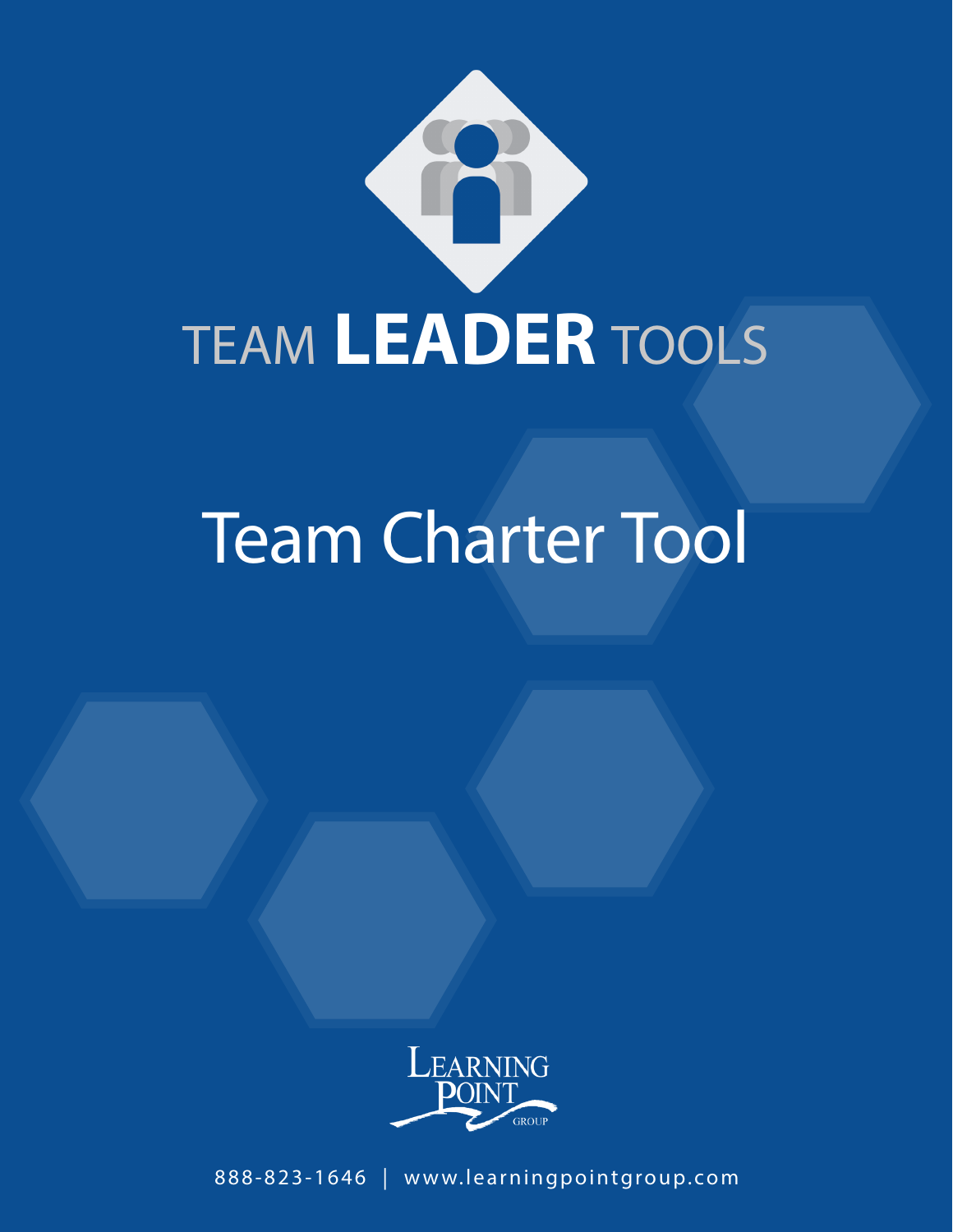### **Team Charter Tool Overview**

### **What and Why**

The team charter is the job description for the team. It should help capture, document, and communicate the team's identity. The six P's referred to in the Team Launch Tool provide an excellent outline or template for composing the team charter.

#### **How**

The following key actions can help you lead your team in developing a clear and compelling Team Charter.

- **1. DISCUSS** as a team each key aspect of the Team Charter (the Six P's for example). Also consider discussing with key stakeholders.
- **2. DOCUMENT** the key points that you discuss and agree to. Create a document structure that will work well for your team.
- **3. DISTRIBUTE** the Team Charter document to each team member and each key stakeholder.
- **4. DO** what is on the Team Charter. Use the Team Charter to guide the work and actions of the team every day.
- **5. REVIEW, REVISE,** and **RENEW** the Team Charter. Periodically review how well the Team Charter is working for the team and how well the team is working in alignment to the Charter. Revise the Team Charter as necessary. Renew the commitment of team members and key stakeholders to the Charter.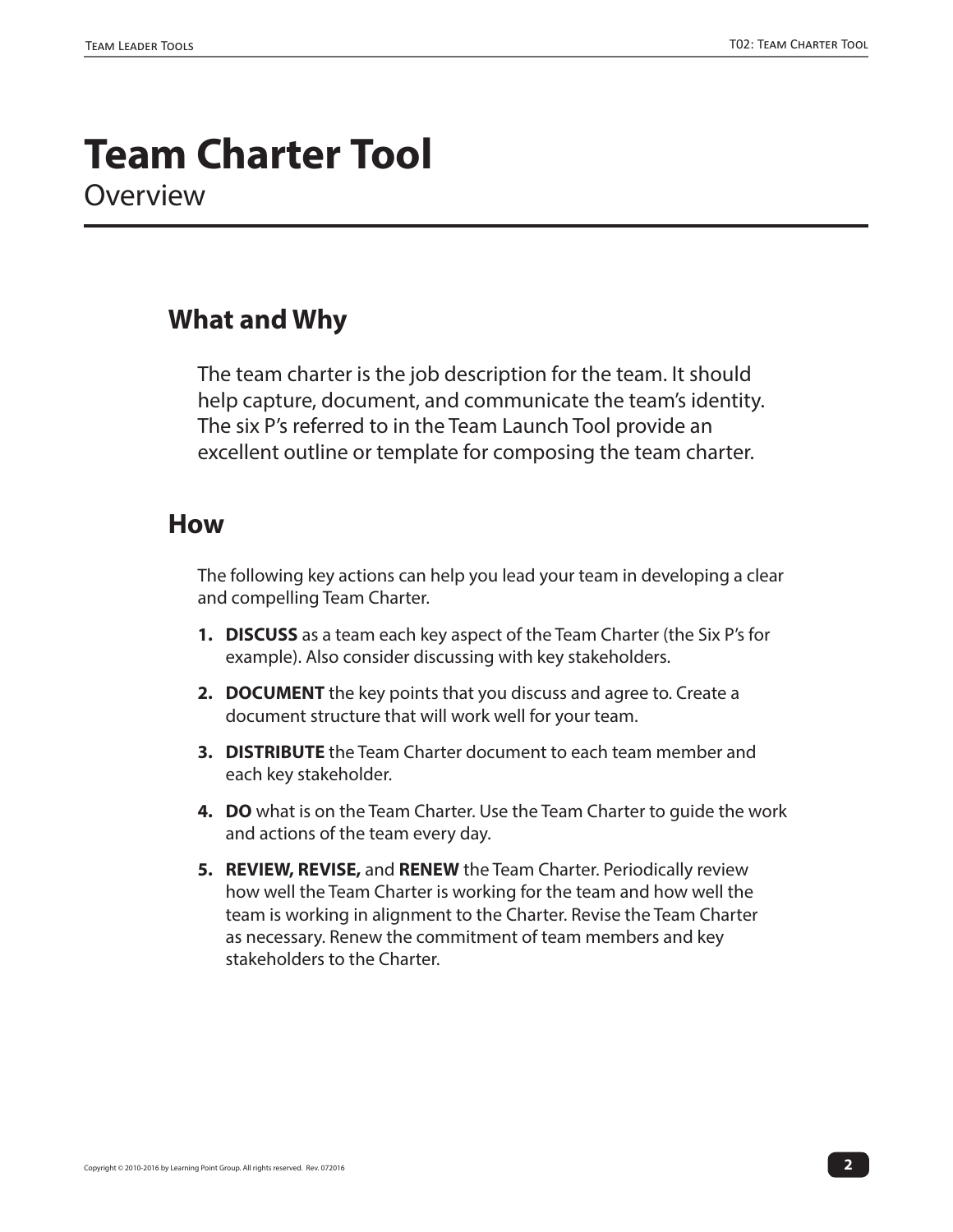# **The Six P's**

Use these six P's to structure your team charter.

| <b>PURPOSE</b>                                                                                                                                                                                                                                  | <b>Key Questions</b>                                                                                                                                                                                                                                                                           |  |  |
|-------------------------------------------------------------------------------------------------------------------------------------------------------------------------------------------------------------------------------------------------|------------------------------------------------------------------------------------------------------------------------------------------------------------------------------------------------------------------------------------------------------------------------------------------------|--|--|
| The purpose should explain why the team exists<br>and what value the team provides to its customers<br>and the organization.                                                                                                                    | • What is our team's purpose? Why does our team exist?<br>What value does our team create and to whom does it<br>provide that value?<br>• What is the philosophy by which we operate?<br>What are we doing well as a team to clarify and live by our<br>team's purpose?                        |  |  |
| <b>PEOPLE</b><br>The team identifies with the people who have the<br>most impact on the team's success. Team members<br>identify with each other. They also identify with<br>the team's sponsor and key stakeholders.<br><b>PRIORITIES</b><br>3 | • Who are the core members of the team? What do they each<br>contribute to the team?<br>• Who is the team's sponsor? What does the sponsor expect?<br>Who are the team's key stakeholders? What do they expect?<br>$\bullet$<br>What do we need and expect from our stakeholders?<br>$\bullet$ |  |  |
| Priorities help the team establish what is most<br>important. They define both results and behavior.<br>Team priorities help form the basis for goal setting,<br>planning, and decision making.                                                 | What are the three to five top priorities for our team?<br>$\bullet$<br>Are these priorities in line with the team's purpose and the<br>$\bullet$<br>expectations of key stakeholders?<br>• Are we in agreement on these priorities as a team?<br>Can we write SMART goals for each priority?  |  |  |
| <b>PARAMETERS</b><br>The purpose should explain why the team exists<br>and what value the team provides to its customers<br>and the organization.                                                                                               | • What is the scope of our team? What are the boundaries?<br>What kind of authority do we have and NOT have?<br>• What are the key policies/procedures that we must abide by?<br>What is our budget and resources?<br>$\bullet$<br>• What other parameters must we work within?                |  |  |
| <b>PROCESSES</b><br>Processes include the steps, methods, and<br>communication that the team employs to achieve<br>results. The team should know them well and<br>continually work to improve them.                                             | • What are the key processes that our team utilizes to<br>accomplish its purpose and its goals?<br>• Are we clear on how each key process currently works?<br>Are there immediate opportunities to clarify or improve any<br>of these processes?                                               |  |  |
| <b>PROGRESS</b><br>The team defines how it will measure and track<br>progress. Team members should have a clear idea<br>of what success looks like.                                                                                             | What key measures can we use to track progress?<br>$\bullet$<br>How can we best display our team's progress toward goals?<br>How can we keep measures current, relevant, and visible?<br>$\bullet$<br>• How can we best review and discuss our progress?                                       |  |  |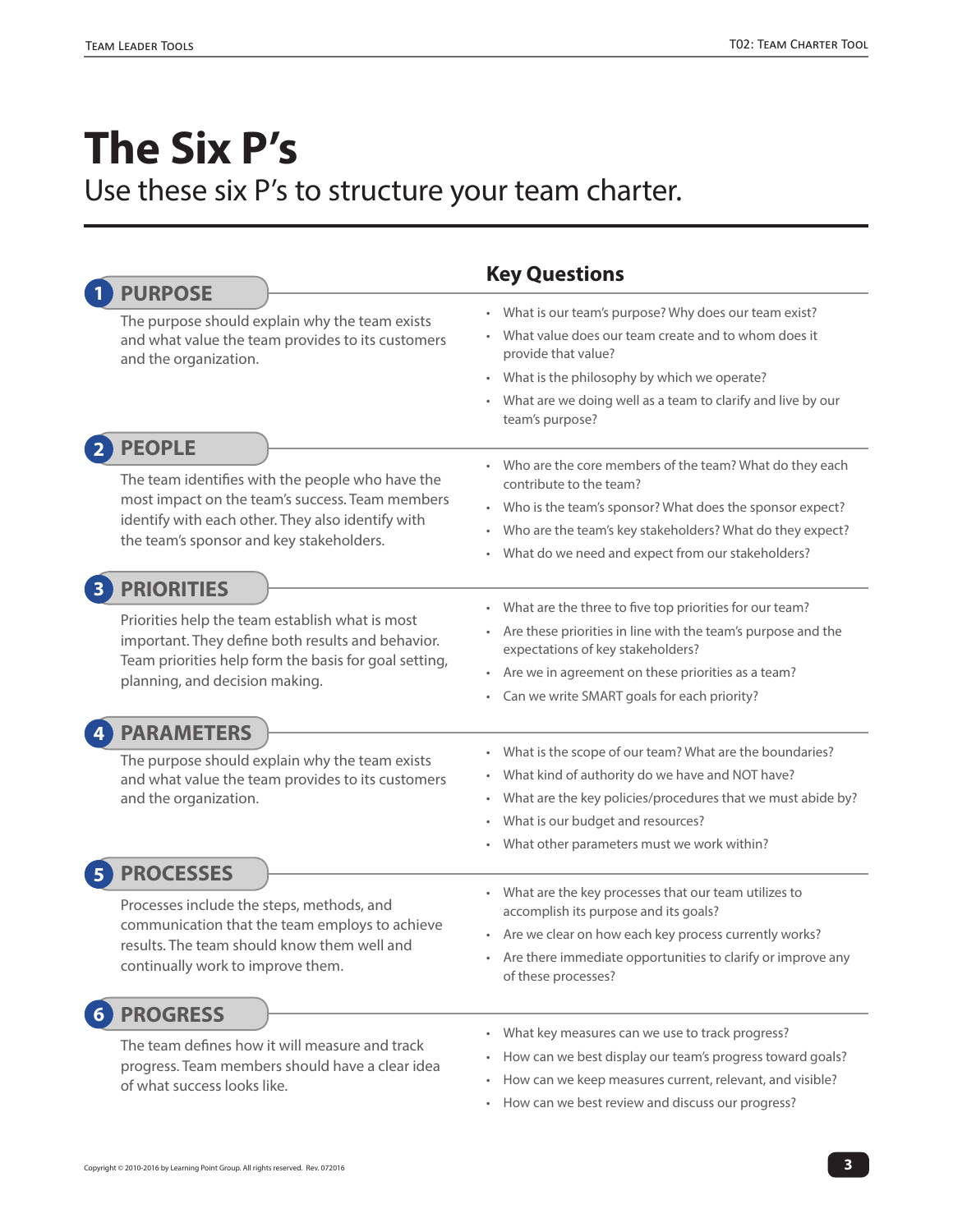

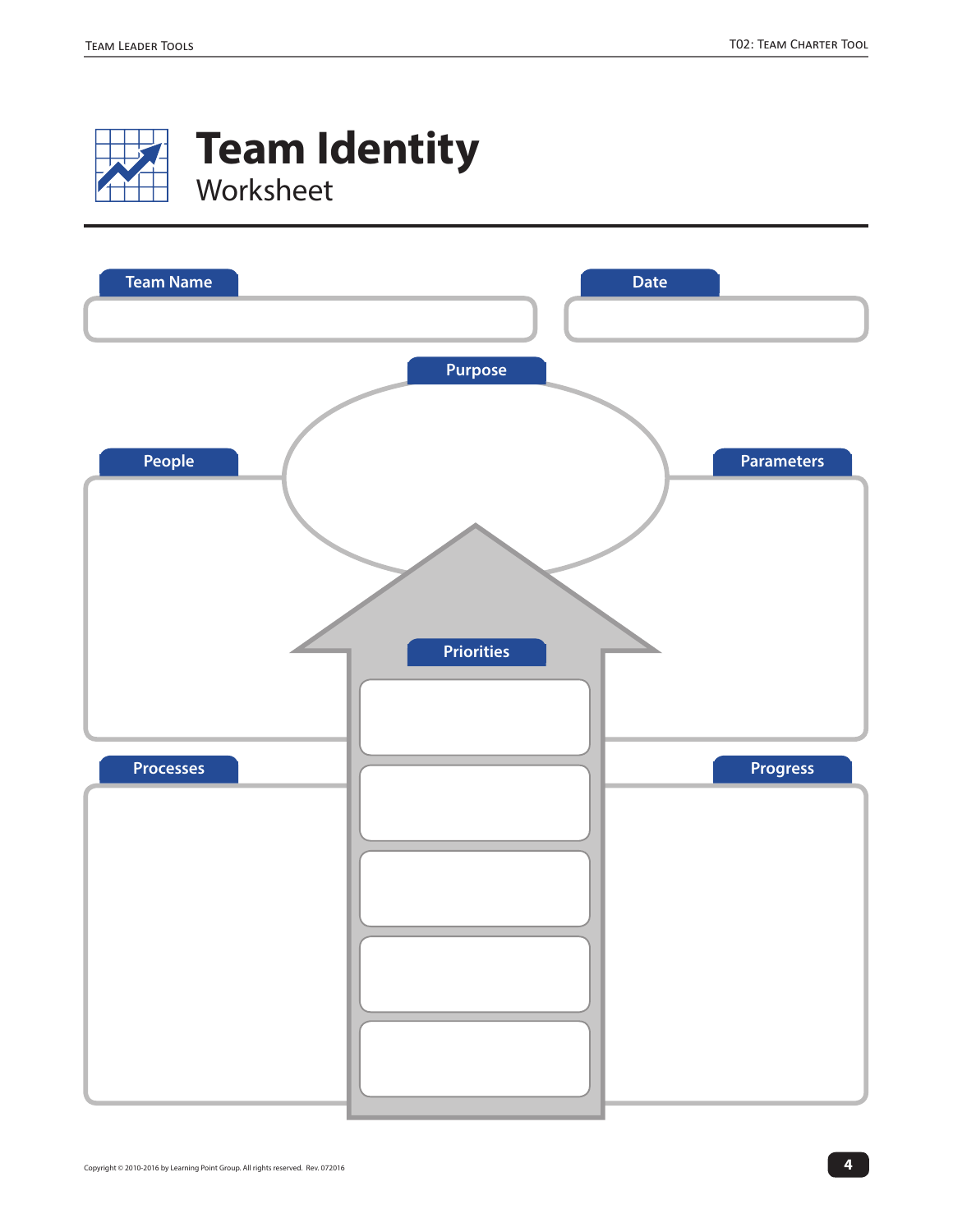

## **Writing the Team Charter**

Team Discussion Questions

#### **KEY QUESTIONS**

Here are a few questions to consider when discussing how you will actually create and use the team charter.

- Have we sufficiently discussed the content of the charter?
- Who will write a draft of the charter?
- How will the draft get written?
- Do we have the necessary input and approvals from key stakeholders?
- How will we review and refine the charter over time?
- How will we get a copy of the charter to each team member?
- How will we use and apply the charter on a regular basis?